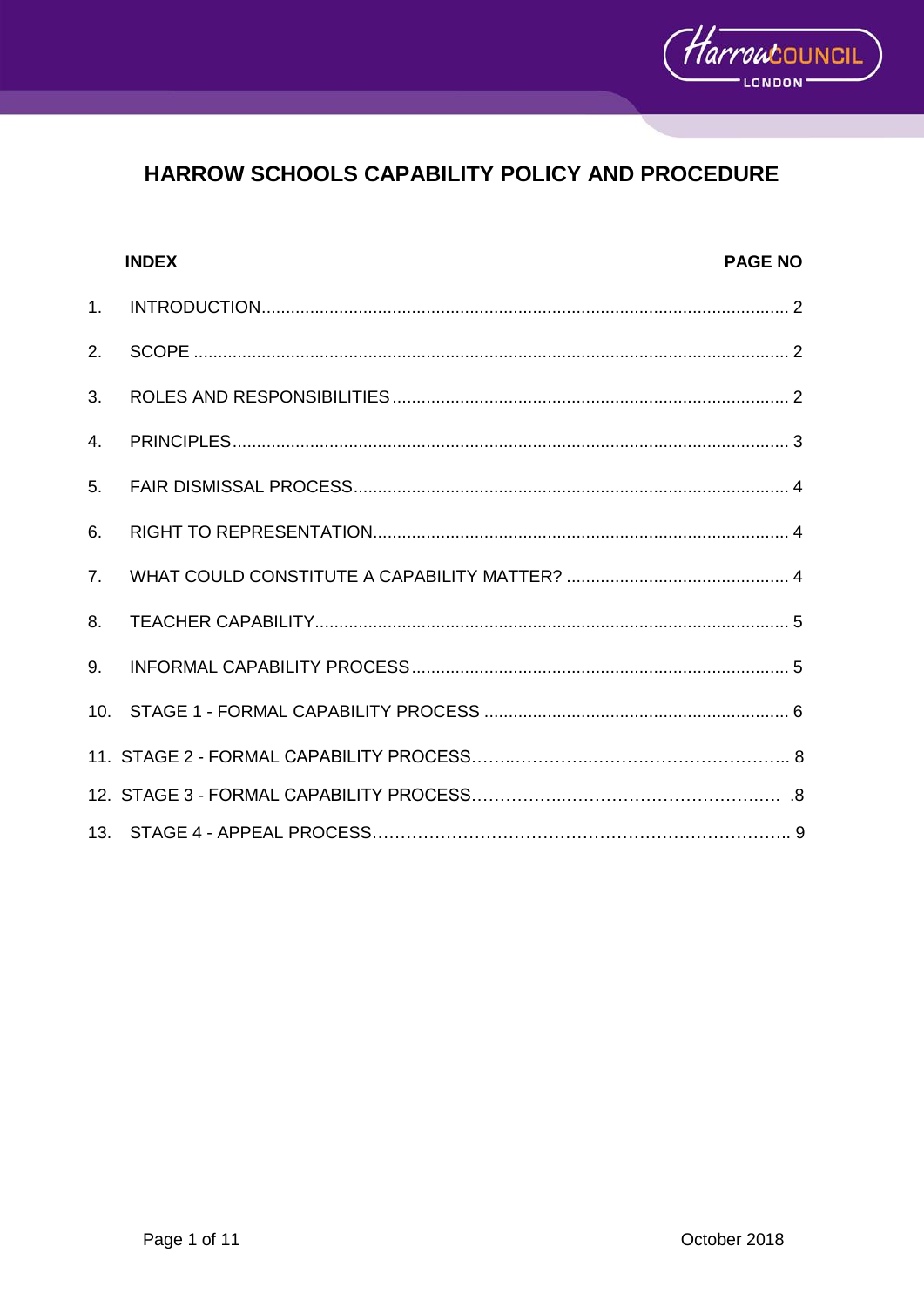## **1. INTRODUCTION**

1.1 Harrow Council wants to ensure that all employees are supported and developed so that they can achieve and deliver the best work they are able to. This policy is designed to encourage and maintain standards of capability, efficiency and work performance.

There are 4 stages within this policy set out as follows:

CAPABILITY STAGES

| Informal    | <b>Informal Guidance</b>                                                  |
|-------------|---------------------------------------------------------------------------|
| Stage One   | 1 <sup>s</sup> Formal review and meeting                                  |
| Stage Two   | $2^{nd}$ Formal review and meeting                                        |
| Stage Three | 3 <sup>rd</sup> Formal meeting                                            |
| Stage Four  | Appeal (applied at any formal stage where a sanction has been<br>applied) |

1.2 This document sets out the School's Capability Policy for all employees (including teachers and head teachers) and provides a structure for management to manage an employee's work performance which is falling below an acceptable level. It is important that every effort is made to follow a fair procedure at each stage in the capability process and this document sets out quidelines to ensure that this is the case.

### **2. SCOPE**

Once adopted by the Governing Body, the Capability Policy applies to:

- School employees employed on Harrow Terms and Conditions of Employment.
- Teachers and head teachers on School Teacher Terms and Conditions of Employment.

## **3. ROLES AND RESPONSIBILITIES**

- 3.1 The Governing Body will have ultimate responsibility for the regulation of the capability of employees in the School, adopt an appropriate Capability Procedure, decide whether or not to collaborate with one or more other Governing Bodies in their arrangements for dismissal and delegate to the head teacher the authority to manage this process, unless the capability concerns relate to the head teacher, in which case the Governing Body will manage the process..
- 3.2 The Governing Body will set up three different committees:
	- **A Warning Appeal Committee** used when the employee appeals against any decision other than dismissal. This Committee should be comprised of at least two Governors
	- **A Staff Dismissal Committee** set up to hear the final stage of the Capability Procedure in cases where the head teacher has exhausted Stage One and Stage Two of the policy, or in cases where the head teacher is the subject of the capability concerns. This Committee should be comprised of at least two Governors with a HR adviser present.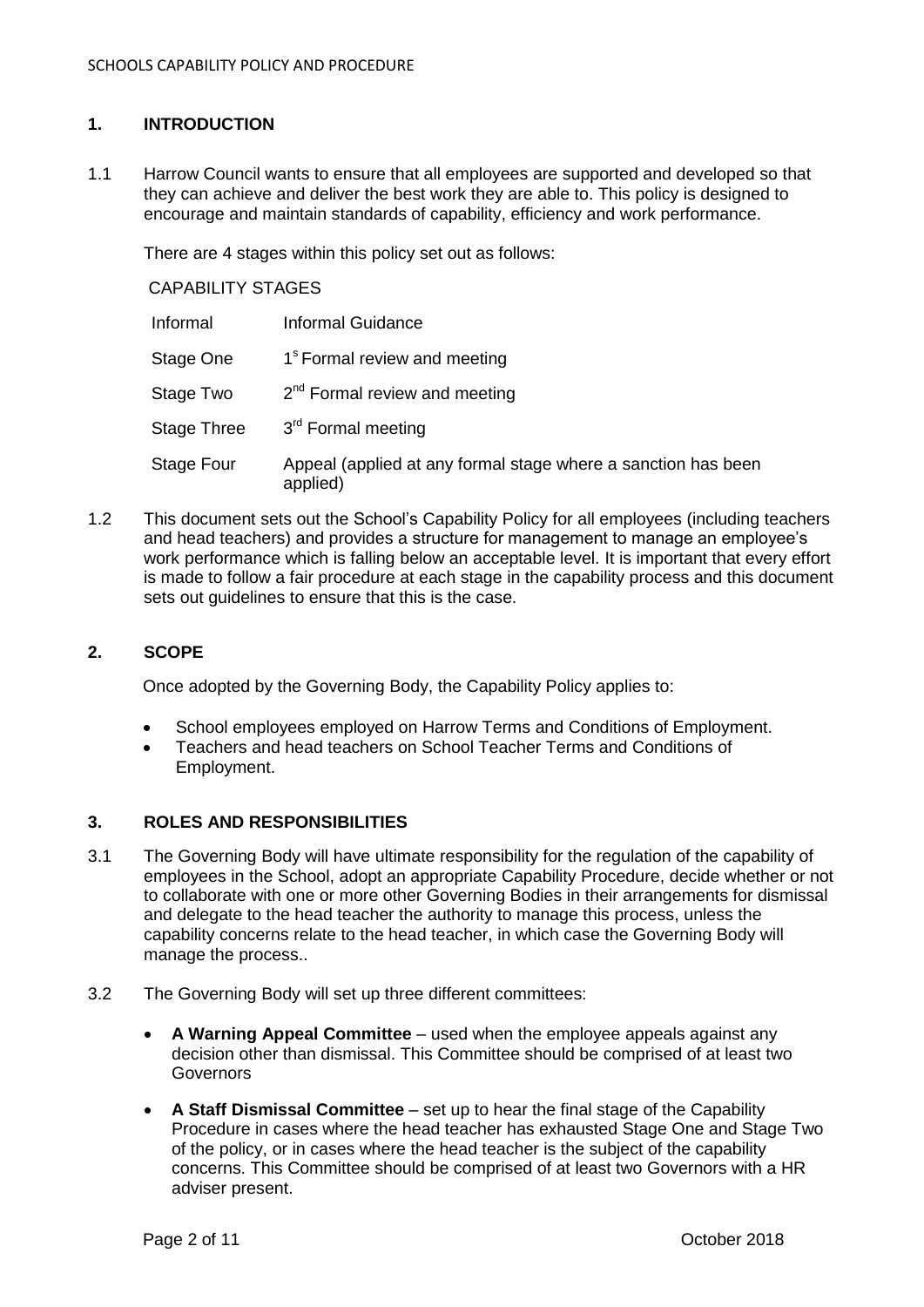**A Staff Dismissal Appeals Committee** – set up to hear appeals against decisions to dismiss. This committee should comprise of three Governors and an HR Adviser...

Each school needs to determine the composition of each committee, however no member involved in a staff dismissal committee should take part in the staff dismissal appeals committee.

- 3.3 The Governing Body will also notify the Divisional Director Education Services or the Diocesan Director for Voluntary Aided Schools of any Capability meeting which could lead to dismissal and seek advice from HR about notification to the Secretary of State whenever a teacher is dismissed on the grounds of capability.
- 3.4 The Council will write to the Chair of the Governing Body if it has a serious concern about the performance of the head teacher and will at the same time send a copy to the head teacher. The head teacher will be given an opportunity to make representations to the Chair of the Governing Body about the report and will have the right to be accompanied (Section 6). The Chair of the Governing Body will write to the Divisional Director Education Services to inform them on the action they intend to take.
- 3.5 The head teacher has the authority to give formal written warnings through this procedure. The head teacher will also identify those senior employees in School who have the authority to give formal written warnings.
- 3.6 The head teacher and/or chair of the governing body will:
	- Set and maintain clear, realistic and fair standards of performance at work.
	- Handle performance issues informally and promptly during day to day interactions, in supervision sessions, one to one sessions, appraisal etc.
	- Bring the Capability Policy to the attention of all employees in the school.
	- Ensure that positive and supportive measures are put in place where staff may be underperforming.
	- Deal with under performance as and when it arises and inform employees when their work is falling below standard.
	- Encourage employees to seek advice from their Trade Union if they are members of a Union if at any stage of this process they have concerns.
	- Monitor the process when the Capability Procedure is used in relation to any employee and report any action taken under the procedure as and when required by the council.
	- Be aware of and refer to the Health & Attendance Policy for health related poor performance and seek medical advice when appropriate.
- 3.7 Employees will:
	- Work with the head teacher (or Governing Body where the case is in relation to the head teacher) to resolve any identified performance problems.
	- Co-operate with any investigation under the Capability Policy.
	- Co-operate with all reasonable management instruction whilst performance issues are being managed.

## **4. PRINCIPLES**

- 4.1. The policy is founded on the following principles:
	- That all employees of the school know what performance standards are expected of them.
	- Informal action should always be considered in the first instance during day to day interactions, in supervision sessions, one to one sessions, appraisal etc.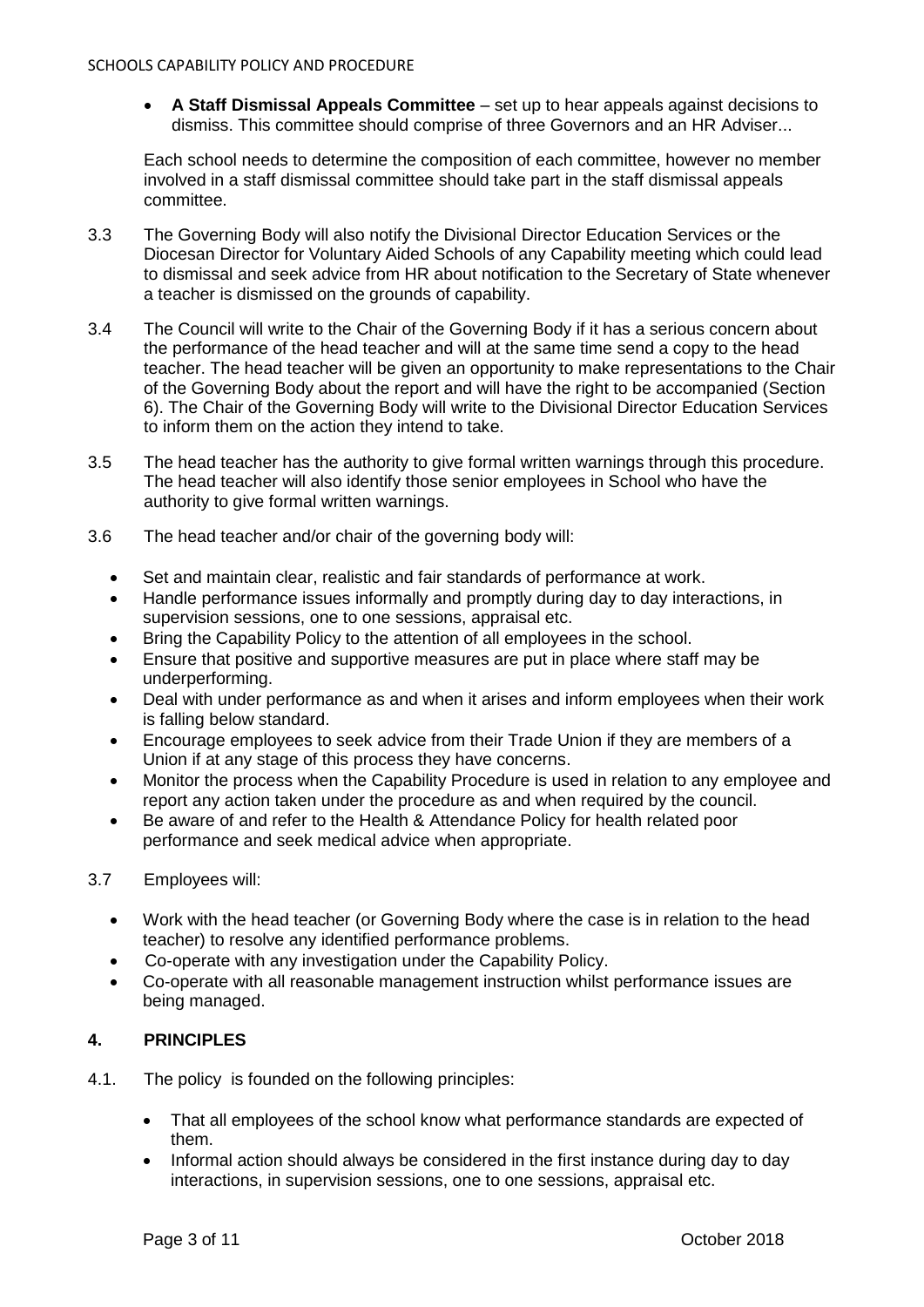- That performance standards are reasonable, realistic and achievable, taking into account, available resources, the employee's working hours, job description and contractual terms.
- To actively support and encourage employees to improve unsatisfactory performance, as opposed to imposing formal sanctions wherever possible.
- To provide appropriate development, training and support to assist with the above.
- To ensure it is understood that matters dealt with by way of the Capability Policy are different from misconduct issues.
- Employees will not normally be dismissed for performance reasons without a previous warning(s).
- Employees have the right to be represented by a trade union representative or work colleague during the formal procedure.
- To ensure a fair and structured process is applied consistently, that the employee's account is heard, that they are informed of their right to be accompanied, and that any formal steps taken are confirmed in writing, clearly stating a right of appeal.
- To ensure that matters are dealt with as quickly and reasonably as possible.
- Not to discriminate against any individual in the application of this policy on the protected characteristics of age, sex, race, disability, gender reassignment, marriage or civil partnership, maternity and pregnancy, religion or belief, sexual orientation, or other grounds protected in law e.g. part time worker status, trade union membership/activities or HIV positive status.
- No action to be taken against a trade union representative until the matter has been discussed with the Branch Secretary or relevant full time union officer.
- Employees have the right of appeal against any formal action.

## **5. FAIR DISMISSAL PROCESS**

A dismissal by reason of capability will normally be considered fair if the employer has:

- Set reasonable standards of performance and
- Made these clear to the employee
- Warned of the consequences of failing to meet them
- Given support, training or both
- Given reasonable time for improvement
- Considered redeployment or other alternatives to dismissal and performance is still deemed to be unsatisfactory after a-f have been exhausted.

## **6. RIGHT TO REPRESENTATION**

An employee has the right to be accompanied by their trade union representative or work colleague at any formal capability meeting. The employee should advise the head teacher/Governing Body of the name and job title of their chosen representative.

## **7. WHAT COULD CONSTITUTE A CAPABILITY MATTER?**

A capability matter arises when standards which apply to all employees are not being satisfactorily met e.g. there are work concerns about an individual teacher who is failing to carry out responsibilities or duties in a satisfactory manner and those professional shortcomings are due to the employee's skills or aptitude. Capability cases may arise due to lack of professional awareness, inability to cope with what is considered reasonable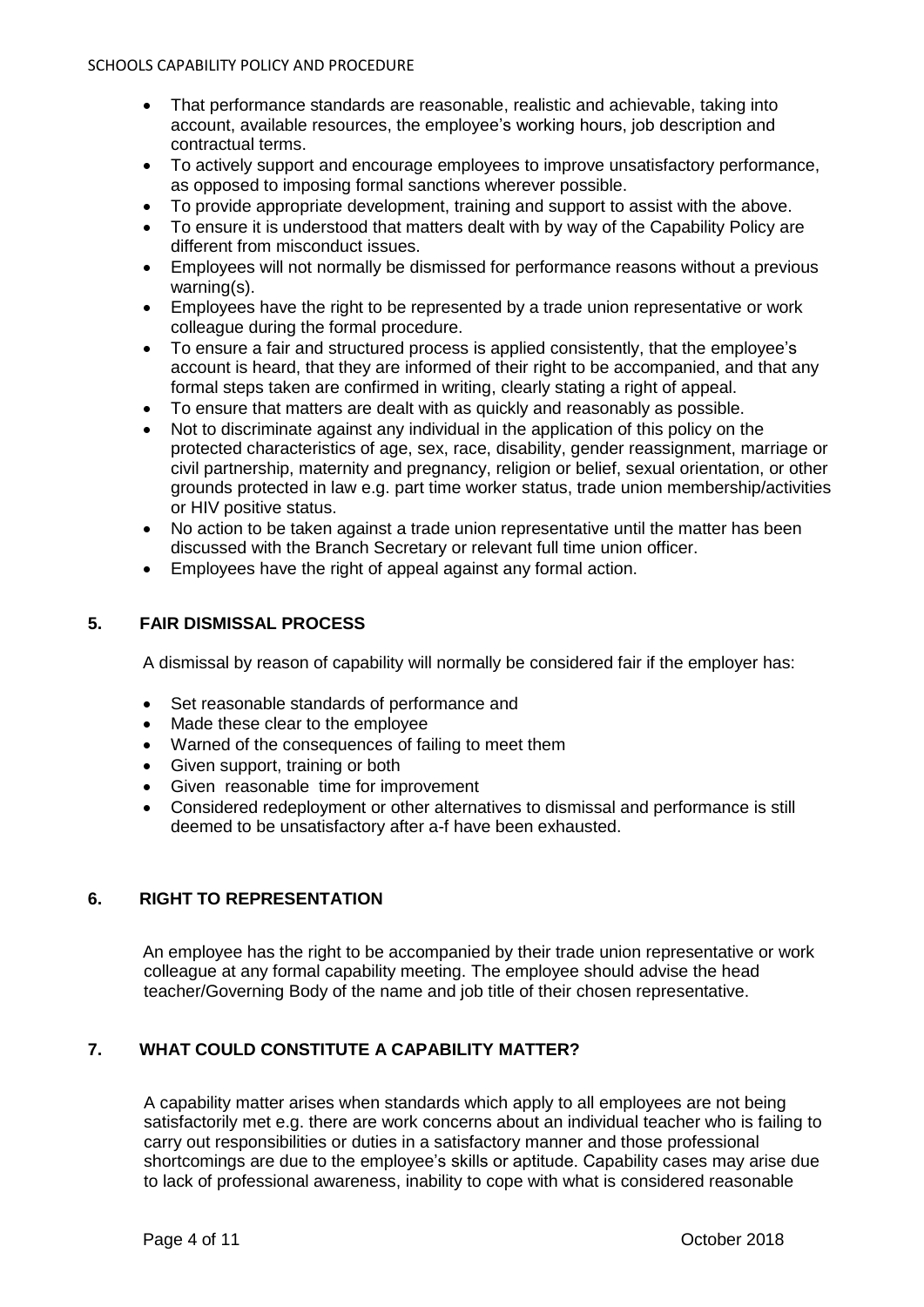workloads or being unable to meet identified standards. It may also be an inability to prioritise work, insufficient training or difficulty in adapting to change. In all these cases there must be facts to support these concerns which clearly demonstrate that acceptable standards of performance in carrying out the teacher's role are not being met.

## **8. TEACHER CAPABILITY**

In addition to Section 7, the Department for Education (DfE) has provided 8 Standards for teaching and for personal and professional conduct of teachers as set out in the Toolkit. Failure to meet these standards may result in this capability process being invoked.

At any capability meeting for teachers, or the head teacher, the person conducting the meeting shall:

- Identify the professional shortcomings, for example which of the standards expected of teachers are not being met. Written details shall be provided to the teacher in the form of a Performance Improvement Plan (PIP), see Appendices 2 & 3 in the Toolkit for guidance and pro forma;
- Give clear guidance on the improved standard of performance needed to ensure that the teacher can be removed from formal capability procedures (this may include the setting of new objectives focused on the specific weaknesses that need to be assessed, any success criteria that might be appropriate and the evidence that will be used to assess whether or not the necessary improvement has been made. Written details shall be provided to the teacher in the form of a PIP, see Appendices 2 & 3 in the Toolkit for detailed guidance.
- Explain and agree where possible, the support that will be available to help the teacher improve their performance;
- Agree and set out the timetable for improvement in a PIP see Appendices 2 & 3 in the Toolkit and explain how performance will be monitored and reviewed. The timetable will depend on the circumstances of the individual case. It is for the school to determine the set period. It should be reasonable and proportionate, but not excessively long, and should provide sufficient opportunity for an improvement to take place.
- Explain to the teacher that failure to improve within the set period could ultimately lead to dismissal.

## **9. INFORMAL CAPABILITY PROCESS**

Managers should ensure they have tried to address performance concerns with an employee early on to avoid the need to pursue formal capability action later. Where managers have tried to manage an employees performance via supervisions, one to ones, appraisals or other means but this has not resolved the performance issues, then consideration should be given to the informal capability process.

The employee should be invited to a meeting and made aware that there are concerns about their performance, informed of what those concerns are and provided with constructive advice to assist in overcoming those concerns. It should be made clear that the appraisal process has stopped and that the capability process has commenced. A copy of the Capability Policy and Procedure shall be given to the employee. If possible reference must be made to notes of meetings, evidence or lesson observations where concerns have previously been highlighted and the employee should be provided with examples of where their work has not met a satisfactory standard.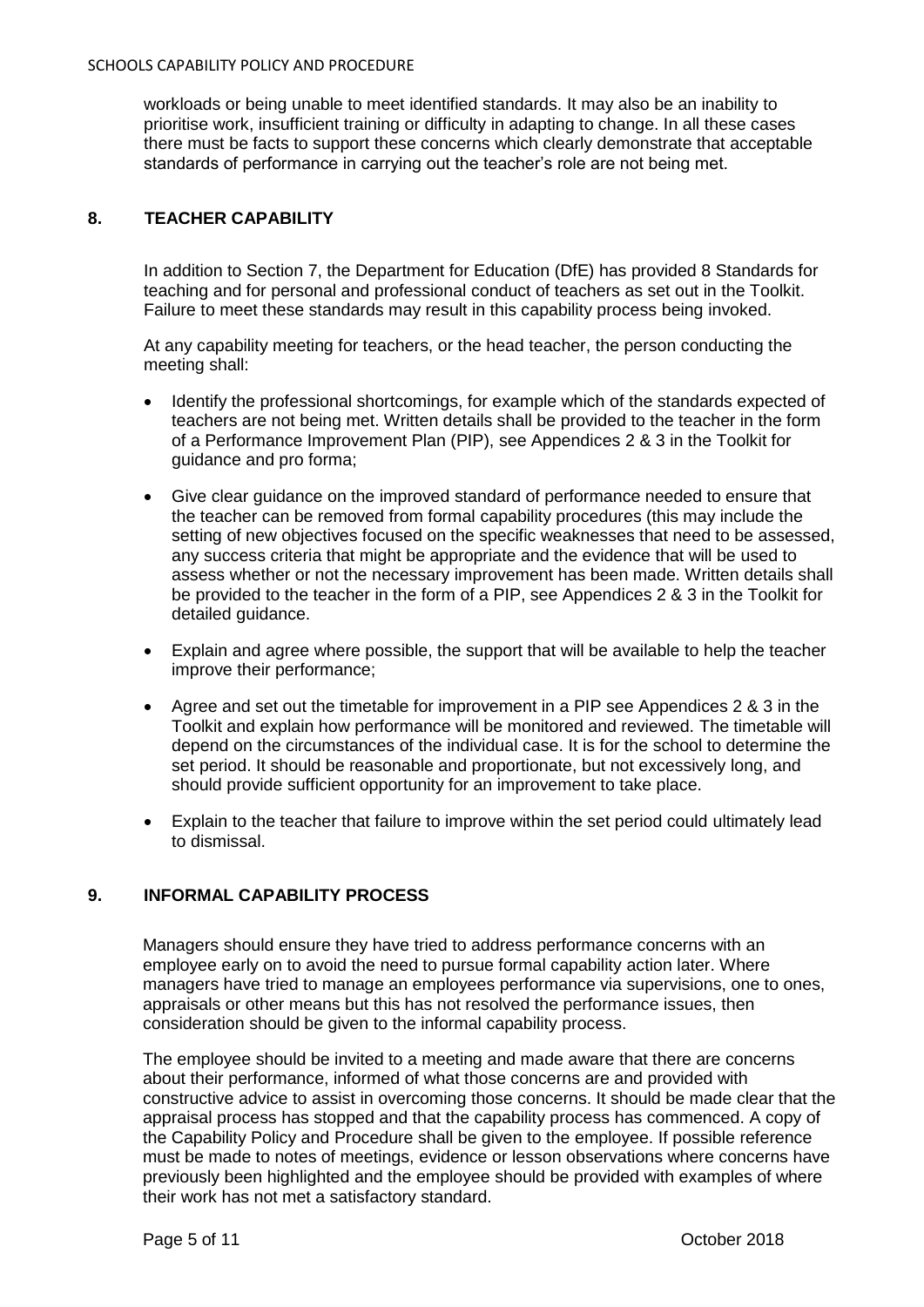The meeting allows the employee to respond to concerns and to make relevant representations. This may provide new information or a different context to the information/evidence already collected. Once the facts are gathered there are three options for the line manager conducting the meeting:-

- i. Decide that there are insufficient grounds for pursuing the capability issue and it would be more appropriate to continue to address the concerns through supervision.
- ii. Arrange support without invoking the formal procedure. The employee must be told what is required, how performance will be reviewed, the length of the review period and that the formal procedure will commence if there is no improvement. If the employee expresses discontent or indifference to the support offered, the formal procedure should be commenced to deal with the matter in a more structured and objective manner.
- iii. Issue an Informal Guidance letter. Managers should continue to monitor progress and performance during the Guidance period. The employee will be set targets/objectives with an agreed action plan to be approved in writing by all parties.

Following the meeting a letter should be sent to the employee to explain the clear outcomes that are required to reach an acceptable standard and the support that will be offered to the employee to improve performance.

At the end of the informal process, a review meeting will take place and the capability procedure will either cease or a Formal Capability Meeting will be convened.

In some cases where the performance concern(s) is/are so significant it may be acceptable and justified to move straight to the formal process.

## **10. STAGE 1 - FORMAL CAPABILITY PROCESS**

The Capability Policy and Procedure provides a mechanism to invoke the formal capability process where there are serious concerns that the informal process has been unable to address or where the education of children is in jeopardy. For further guidance please go to Section 11 in the Capability Toolkit.

## **10.1 1 st FORMAL CAPABILITY MEETING**

Where a decision has been made to convene a capability meeting at least 10 working days' notice in writing will be given. The notification will contain sufficient information about the concerns about performance and their possible consequences to enable an employee to prepare to answer the case at a formal capability meeting and will contain copies of any written evidence. The notice shall also confirm the employee's right to be accompanied by their trade union representative or work colleague. This meeting is intended to establish the facts. All relevant documentation will be provided to the employee no later than 5 working days prior to the Formal Capability meeting.

The person conducting the meeting may conclude that:

- There are insufficient grounds for pursuing the capability issue and that it would be more appropriate to continue to address the remaining concerns through the appraisal process. In such cases the capability procedure will come to an end.
- The person conducting the meeting may also adjourn the meeting for example if they decide that further investigation is needed, or that more time is needed in which to consider additional information.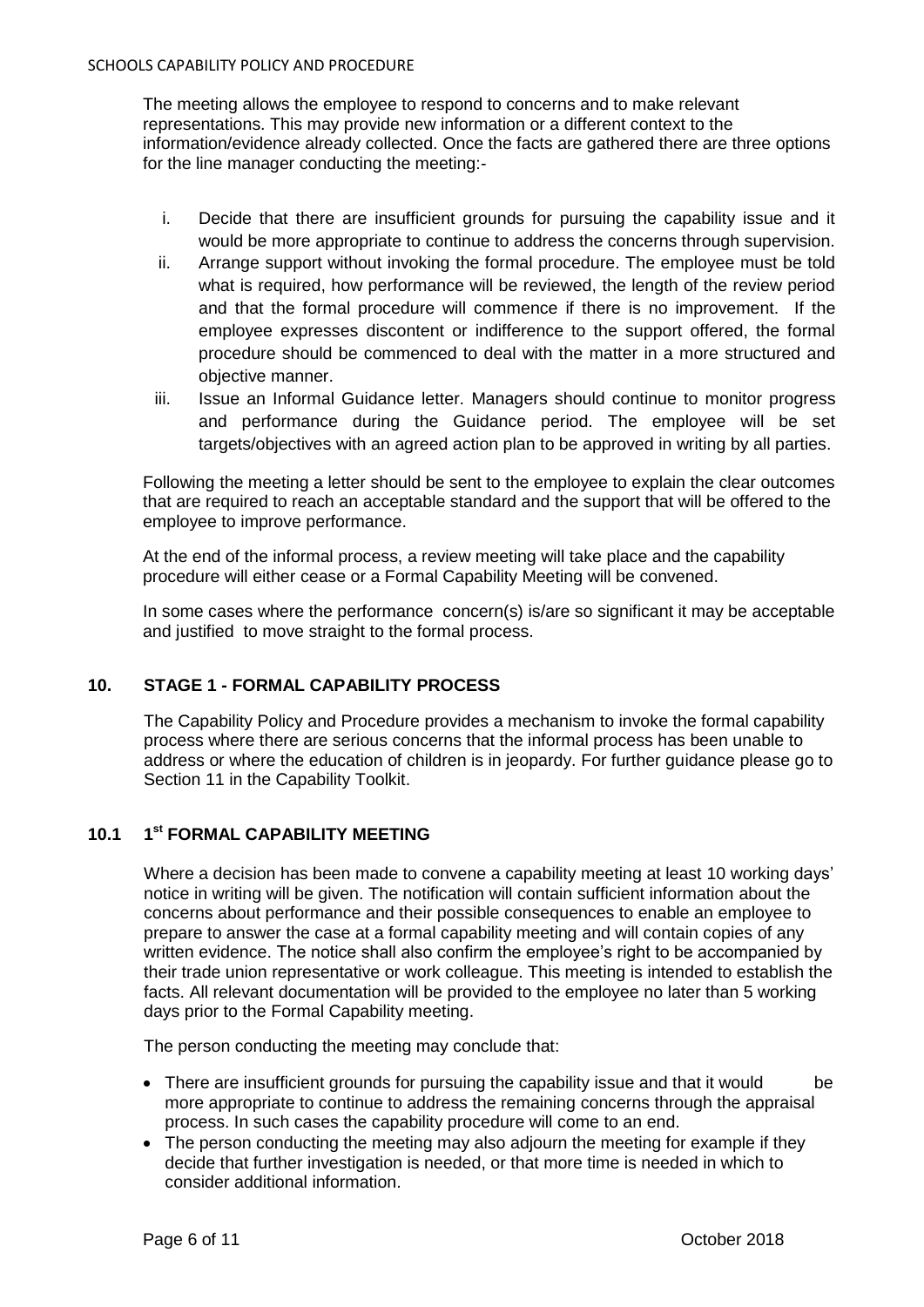A monitoring and review period is needed to assess performance. In these circumstances a Performance Improvement Plan (PIP) (see appendices 1 & 2 of the Toolkit) shall be agreed between the employee and their line manager. The purpose of the PIP is to enable formal monitoring, evaluation, guidance and support based on professional dialogue between the employee and line manager to be undertaken during the Monitoring and Review Period.

Minutes will be taken and a copy sent to the employee and their representative within 5 working days of the meeting.

## **10.2 1 st MONITORING AND REVIEW PERIOD**

A performance monitoring and review period will follow the capability meeting. Observations that are to take place as part of the process should include an agreed number of planned visits. The purpose is to enable improvement, and adequate time between visits is important. Formal monitoring, evaluation, guidance and support based on professional dialogue between the employee and their line manager will also be agreed for this period. It will be recorded in a Performance Improvement Plan (PIP) (see Appendices 1 & 2 in the Toolkit).

The employee will be invited to a Formal Review Meeting following the monitoring and review period.

## **10.3 1 st FORMAL REVIEW MEETING**

At least five working days' notice in writing will be given of the formal review meeting. The notice shall also confirm the employee's right to be accompanied by their trade union representative or work colleague. Notification will include copies of evidence for discussion.

- If the person conducting the meeting is satisfied that the employee has made **sufficient improvement**, the capability procedure will cease and the appraisal process will restart;
- If **some progress** has been made and there is confidence that more is likely, it may be appropriate to extend the monitoring and review period;
- If **no**, or **insufficient improvement** has been made during the monitoring and review period, or **performance has deteriorated** the employee may receive a **written warning.** In such circumstances a warning letter should be issued within 5 working days of the meeting. It should identify the precise nature of the capability issue and confirm the employee's right of appeal within 10 working days of the date of the letter. Minutes of the meeting will be taken and a copy sent to the employee and their representative within 5 working days of the meeting. The employee has a right to appeal against any formal warning received (Refer to Section 13 Appeal Process within this policy and procedure.

## **11. STAGE 2 – FORMAL CAPABILITY PROCESS**

#### **11.1 2 2<sup>nd</sup> MONITORING AND REVIEW PERIOD**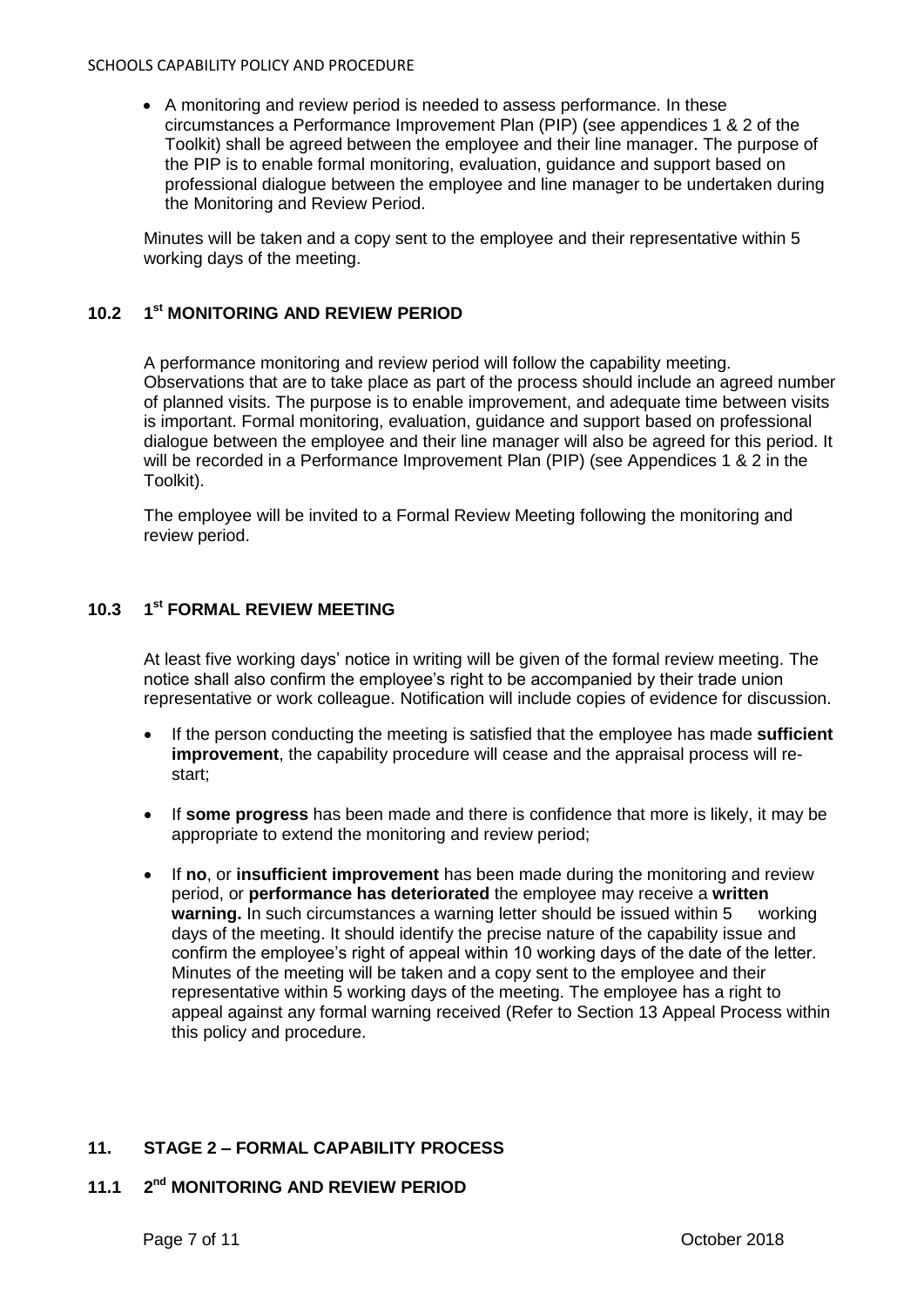A further performance monitoring and review period will follow the 1<sup>st</sup> Formal Review Meeting that resulted in the issue of a written warning. Observations that are to take place as part of the process are to include an agreed number of planned visits. The purpose is to enable improvement, and adequate time between visits is important. Formal monitoring, evaluation, guidance and support based on professional dialogue between the employee and their line manager will again be agreed and continue during this period. It will be recorded on a PIP (see appendices 1 & 2 in the Toolkit).

#### **11.2 2**  $2^{nd}$  **FORMAL REVIEW MEETING**

At least five working days' notice in writing will be given of the Formal Review Meeting. The notice shall also confirm the employee's right to be accompanied by their trade union representative or work colleague. The notification will contain sufficient information about the concerns about performance and their possible consequences to enable an employee to prepare to answer the case and will contain copies of any written evidence.

The purpose of the monitoring and review period will be to enable an assessment to be made against the PIP.

- If **sufficient improvement** has been achieved during the further monitoring and review period, the capability procedure will end and the appraisal process will re-start;
- If **some progress** has been made and there is confidence that more is likely, it may be appropriate to extend the monitoring and review period;
- If the employee has received a written warning and their performance remains **unsatisfactory** then they may be issued with a final written warning
- The employee has a right to appeal against any formal warning received (refer to Section 13 Appeal Process) within this policy and procedure.

Minutes will be taken and a copy sent to the employee and their representative within 5 working days of the meeting.

## **12. STAGE 3 – FORMAL CAPABILITY PROCESS**

#### **12.1 3**  $3<sup>rd</sup>$  **MONITORING AND REVIEW PERIOD**

A performance monitoring and review period will follow the Formal Review Meeting that resulted in the issue of a final written warning. Observations that are to take place as part of the process are to include an agreed number of planned visits. The purpose is to enable improvement, and adequate time between visits is important. Formal monitoring, evaluation, guidance and support based on professional dialogue between the employee and their line manager will again be agreed and continue during this period. It will be recorded on a PIP (see appendices 1 & 2 in the Toolkit).

#### **12.2 3 rd FORMAL REVIEW MEETING**

At least five working days' notice in writing will be given of the Formal Review Meeting. The notice shall also confirm the employee's right to be accompanied by their trade union representative or work colleague. The notification will contain sufficient information about the concerns about performance and their possible consequences to enable an employee to prepare to answer the case and will contain copies of any written evidence.

The purpose of the monitoring and review period will be to enable an assessment to be made against the PIP.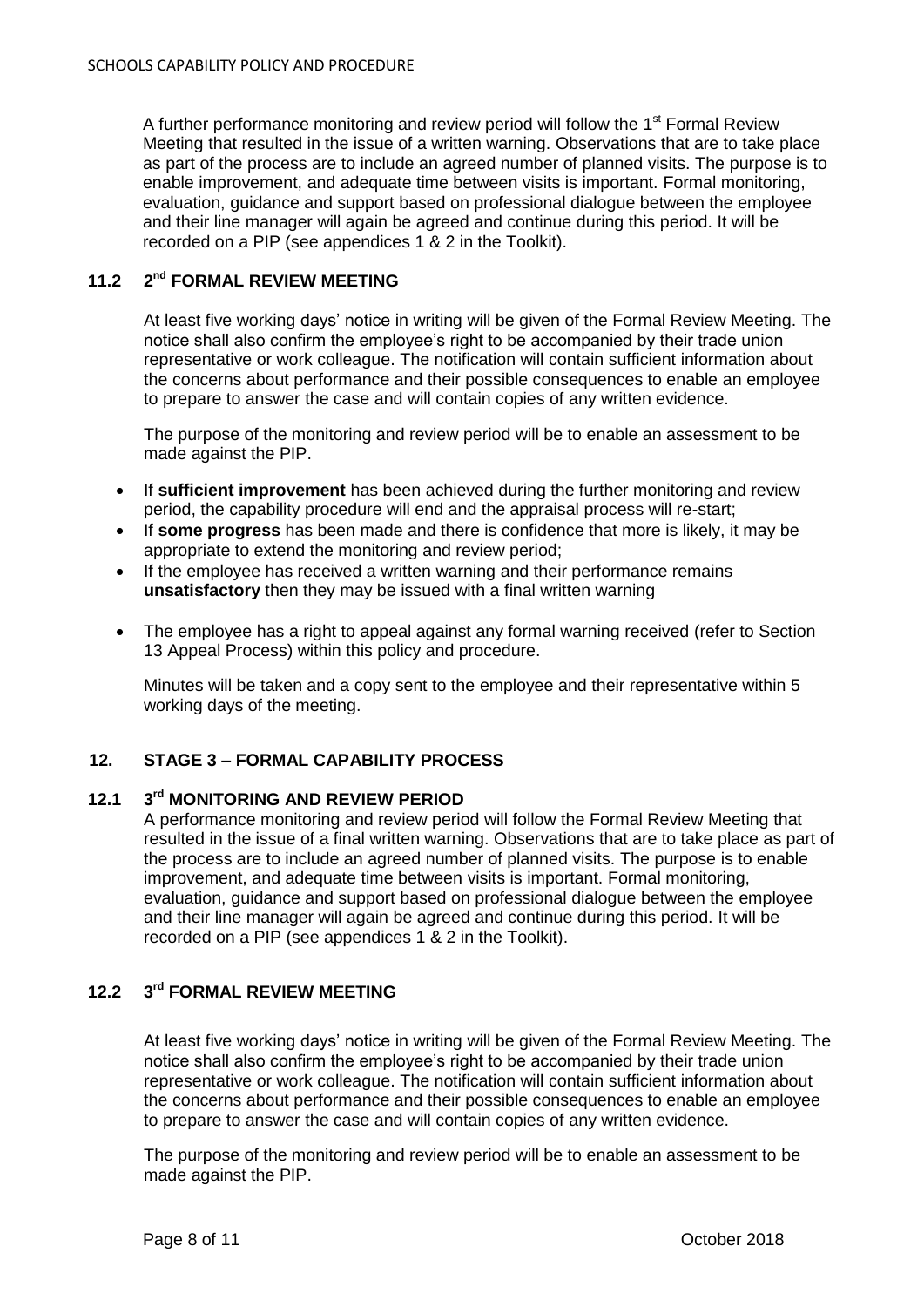- If **sufficient improvement** has been achieved during the further monitoring and review period, the capability procedure will end and the appraisal process will re-start;
- If **some progress** has been made and there is confidence that more is likely, it may be appropriate to extend the monitoring and review period;
- If insufficient improvement has been made during the monitoring and review period and, their **performance remains unsatisfactory,** then they shall be invited to attend a 3rd stage Final Hearing..

Minutes will be taken and a copy sent to the employee and their representative within 5 working days of the meeting.

#### $12.3$ **rd STAGE HEARING**

The 3<sup>rd</sup> Stage Final Hearing will be conducted by the Staff Dismissal Committee. At least five working days' notice in writing will be given of the hearing. The employee must be advised at this stage that the hearing may lead to a dismissal.

The notice shall also confirm the employee's right to be accompanied by their trade union representative or work colleague. Notification will include copies of evidence that have led to the Hearing.

Any decision to dismiss will be confirmed in writing by the Staff Dismissal Committee within 5 working days of the decision. The employee will be entitled to receive their contractual notice entitlement. The letter should confirm the employee's right to appeal the decision of the panel. This will need to be received in writing within 10 working days of written notification of the decision.

Minutes will be taken and a copy sent to the employee and their representative within 5 working days of the meeting.

## **13. STAGE 4 - APPEAL PROCESS**

If an employee wishes to appeal against any formal action taken against them under the above stages they must do so in writing within 10 working days of written notification of the decision.

Once an appeal has been received in writing an appeal committee will be convened within 20 working days. An appeal may be raised on one or more of the following grounds:

- Procedure failure to follow procedure has had a material effect on the decision
- Decision the evidence did not support the conclusion of the hearing officer
- Warning too severe given the circumstances of the case
- Alternative action should (or should not) have been considered.
- The employee should send their letter of appeal to the person and address confirmed in the in the decision letter within **10 working days of receipt**.
- Appeals made against written and final warnings will be heard by the Warning Appeal Committee comprising of 2 governors.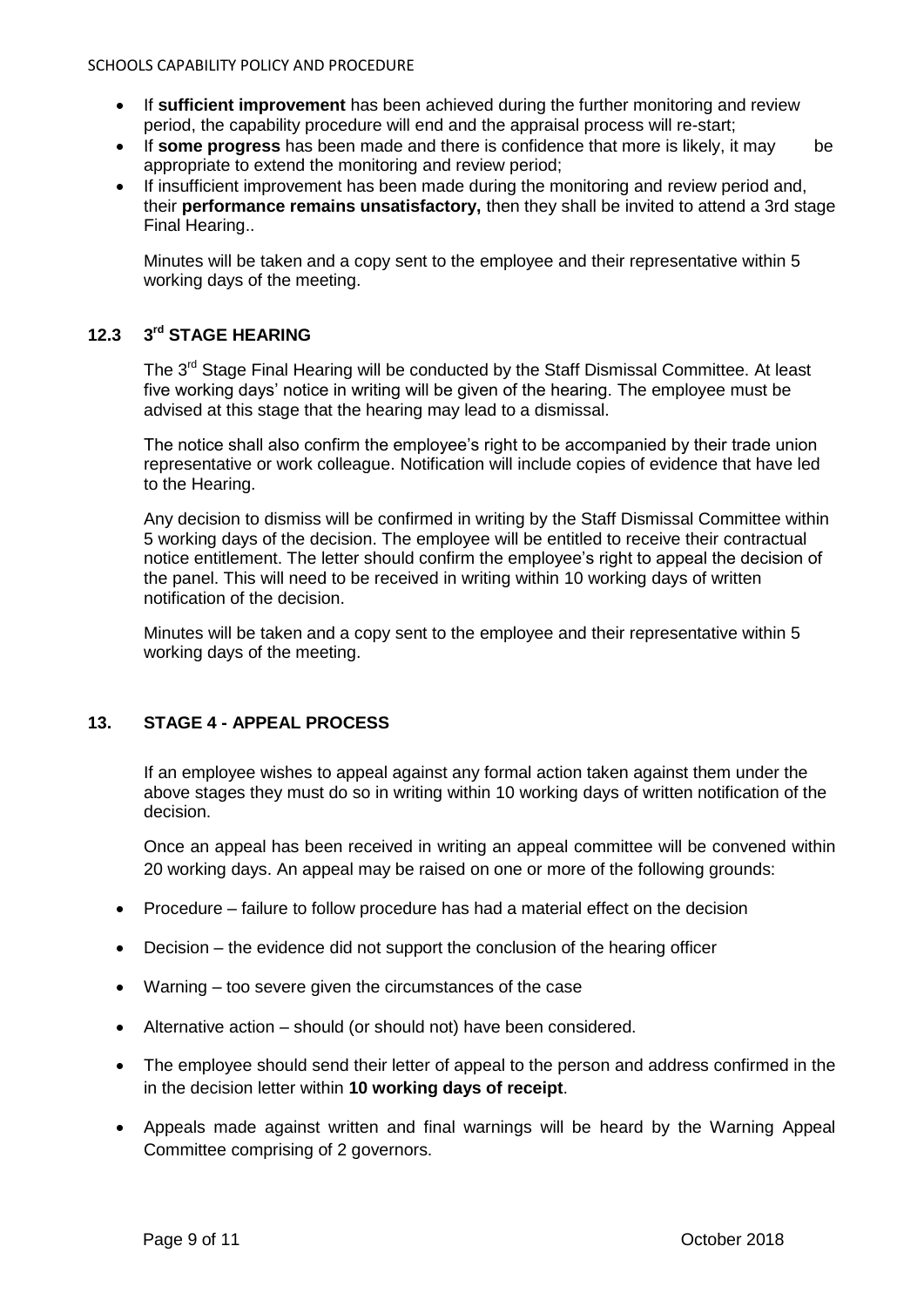- An appeal against a dismissal will be heard by the Staff Dismissal Appeal Committee (comprising 3 Governors) and will be a full hearing where both parties will have an opportunity to present their case. The Committee will usually consist of Governors officially delegated to perform the hearing. No Governor previously involved in any appeal can be considered sufficiently impartial to be a member of the Staff Dismissal Appeal Committee. If there are not sufficient governors available the appeal may be heard by 2 governors – but there should be no fewer than the number that made the initial decision.
- An advisor from Human Resources should advise the committee, but they are not a member of the committee.
- The outcomes from appeals at any stage are
	- o To uphold the sanction
	- o To overturn the sanction or
	- o To impose a lesser sanction
- In cases of dismissal the employee will be removed from the payroll. However, if the appeal is successful and the employee is reinstated, then a full reimbursement of remuneration will be made, i.e. a return to the financial position as if the dismissal never happened.
- Any decision at the appeal stage is pursued on the basis of fact (not balance of probability) and so the committee should expect sufficient factual information at the appeal to justify the decision. It is likely the appeal will focus more on matters of procedure and the level of action. Consideration should be given to how reasonable or unreasonable the original decision was i.e. did the evidence support the conclusion reached?
- The confirmation of the Warning Appeal Committee's decision in respect of outcomes should be given on the day or within 5 working days of the hearing or as soon as possible thereafter. If these time-scales cannot be complied with then every effort must be made to keep the employee informed of any likely delay. The employee should be told that there is no further appeal within this Capability Policy and Procedure against this decision.